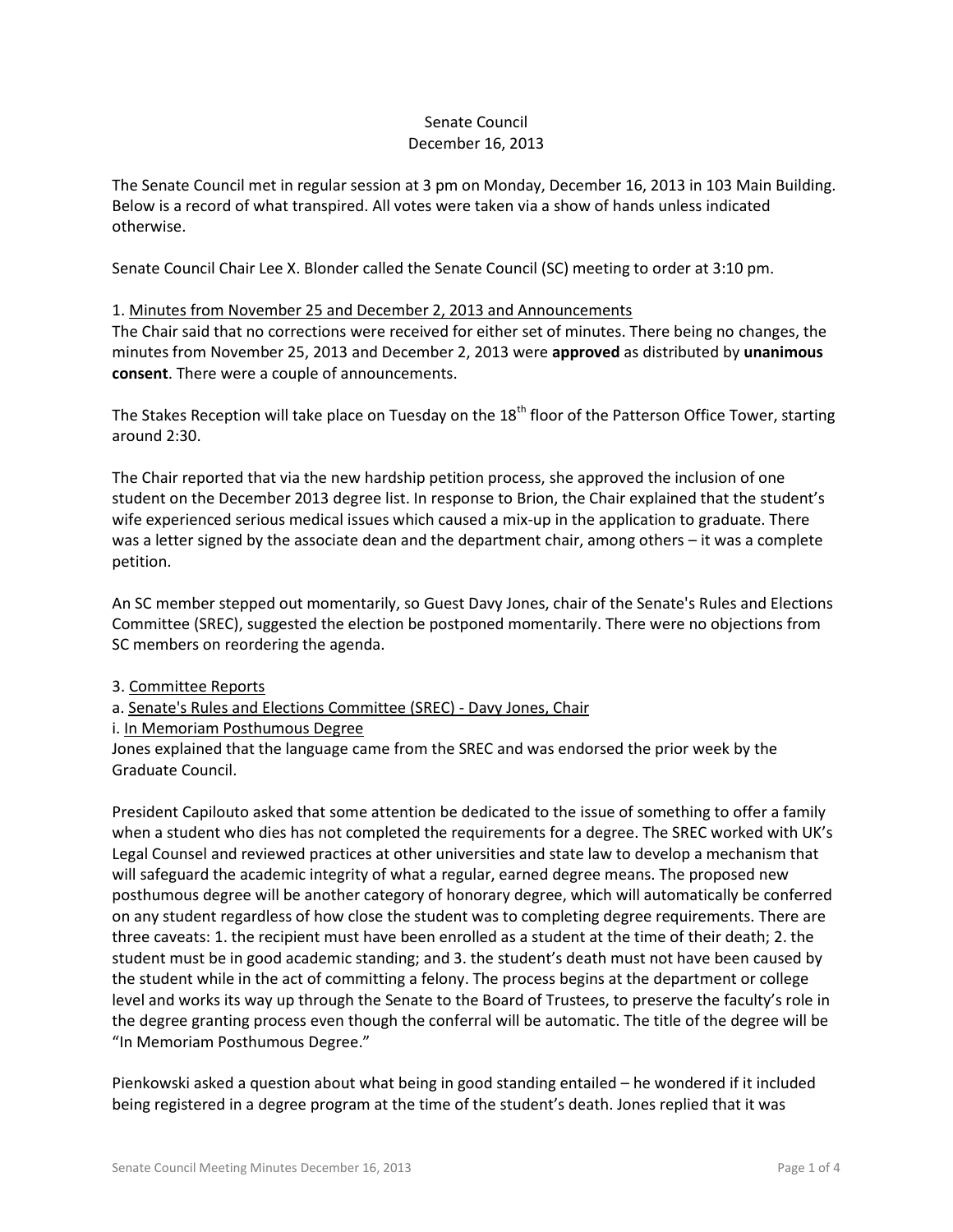implicitly included, but it could be broken out specifically if desired. Christ wondered if the language should include a provision that the Senate actually had to approve the conferral. Jones replied that the President's office requested that the process be automatic at every level so the process is, particularly for the family, very simple when done immediately following a death.

There was extensive discussion about the caveat regarding not having been in the process of committing a felony versus giving the Senate (and SC Chair) the authority to formally approve a posthumous degree. In response to comments, Jones said the SREC would edit the proposal and remove language about automatic conferral, while adding a clause to give the SC chair authority to approve a posthumous degree. The Chair suggested that the language explicitly state that a student who has earned the required amount of credit hours is eligible to receive a BA or BS. In response to questions from the Chair, Jones said that formal language for the Senate Rules will be prepared and that *Administrative Regulation 11: 4* ("University Joint Committee on Honorary Degrees") did not need to be changed because that regulation only outlines how the joint committee is constituted.

# b. Senate's Academic Programs Committee (SAPC) - Andrew Hippisley, Chair

#### i. Proposed New Master of Fine Arts in Creative Writing

Hippisley explained the proposal for a new Master of Fine Arts in Creative Writing. Guest Julia Johnson (AS/English) responded to questions and concerns from Christ. Johnson agreed to make two changes to question nine of the new program form: in the answer to section (1), remove "on top of this" and reword to clarify that the listed genres are all acceptable; and in the answer to section (4), remove "two graduate level courses."

Wood raised an issue regarding the degree type ("master of fine arts," or MFA); she thought an MFA degree was within the purview of the College of Arts and Sciences and did not know if the College of Arts and Sciences was allowed to offer an MFA. After much discussion, those offering an opinion thought it would be acceptable to request a letter from Fine Arts Dean Michael Tick expressing support for the proposed new degree.

Hippisley noted that the **motion** from the SAPC was to recommend that the that the University Senate approve, for submission to the Board of Trustees, the establishment of a new MFA program: Creative Writing, in the Department of English, within the College of Arts and Sciences. Because it came from committee, no **second** was needed. A **vote** was taken and the motion **passed** with none opposed.

## 2. Vice Chair Election

Jones explained the process for election of the vice chair. He emailed SC members and solicited nominations for the position of vice chair. Four individuals were nominated: Debra Anderson, Alice Christ, Liz Debski, and David Pienkowski. Anderson and Pienkowski removed themselves from the pool, leaving Christ and Debski. Jones ended by saying that the minutes must include the final tally of votes. The Chair added that the *Senate Rules* state that an election has to be held even if there is just one candidate. Both Debski and Christ expressed their willingness to serve, and spoke positively of each other's abilities.

Jones explained the formal requirements for the position. The vice chair serves in the place of the chair when the chair cannot be present. Under Robert's Rules of Order (Newly Revised), the chair may also pass presiding rights to the vice chair if the chair wants to vote on something. If the chair officially leaves office, the vice chair serves out the remainder of the term. The vice chair is also the secretary of the Senate and works with Ms. Brothers on Senate minutes.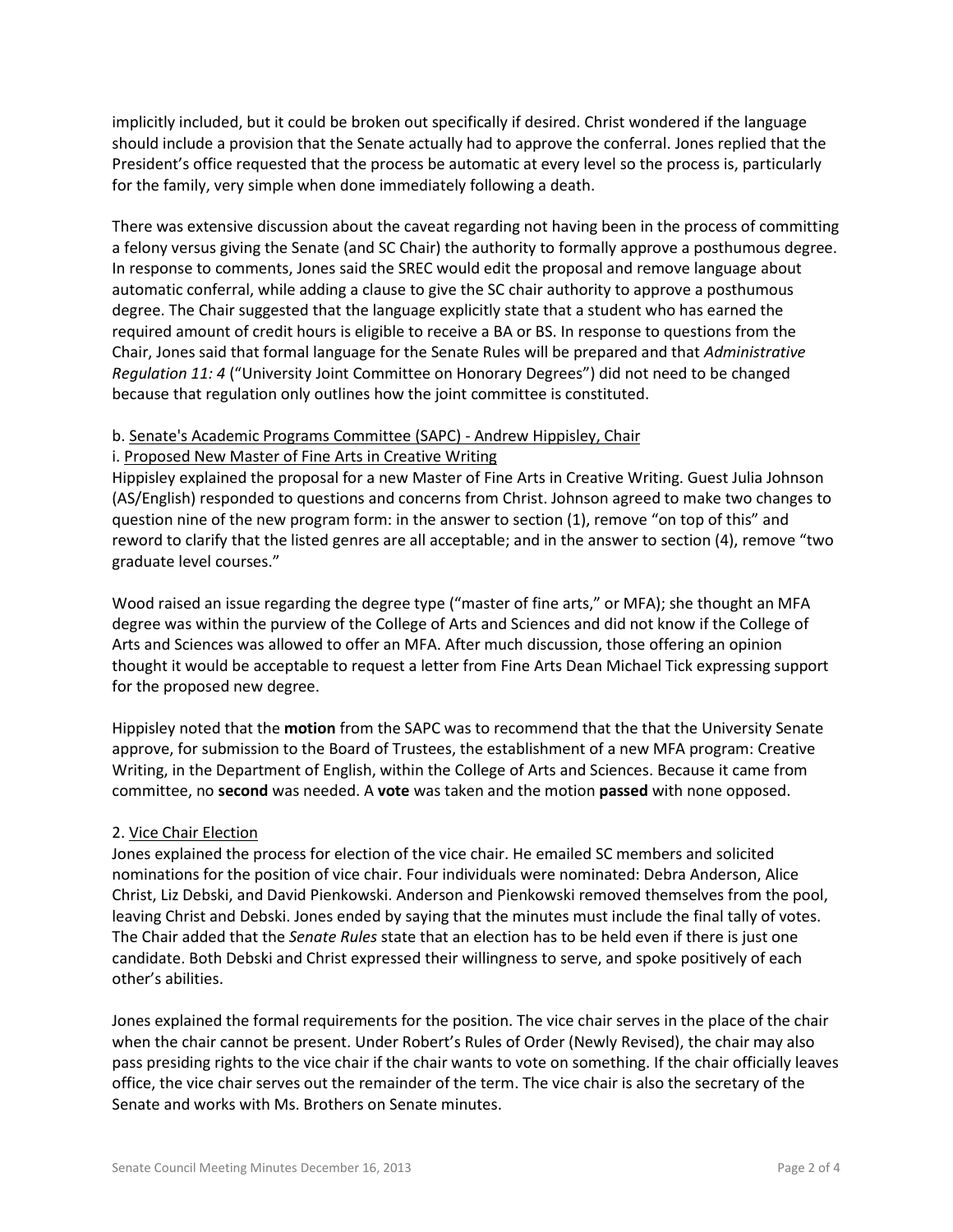The Chair handed out blank paper ballots to SC members and instructed that each voting member to write down the name of the nominee they wanted to serve as vice chair. The ballots were collected by the Chair and by Jones. Ms. Brothers read out the votes as she counted them; Jones watched and announced that Debski received four votes, while Christ received five votes. Therefore, Christ was elected SC vice chair for the period June 1, 2014 – May 30, 2015.

Those present congratulated Christ with a round of applause.

The Chair asked for an update on the SC election. Jones said that about half of the voting members had cast votes thus far. He will send out a reminder prompt Thursday morning, to remind senators that voting will end at noon that day.

# 4. Expedited Program Changes for Graduation Communication and Composition Requirement

The Chair introduced three guests in attendance for the discussion – Associate Provost for Undergraduate Education Ben Withers and the co-chairs of the Graduation Communication and Composition Requirement Advisory Committee (GCCRAC) Matthew Giancarlo (AS/English) and Deanna Sellnow (CI/Communication). Sellnow and Giancarlo offered a brief report on activities of the GCCRAC thus far. Withers explained the proposed expedited approval process to SC members. A department will use a special expedited program change form (will only allow changes related to GCCR) to submit the proposal for normal internal college review, after which it will go directly from the college to the Senate Council office, then on a 10-day web transmittal. There was extensive discussion among SC members.

The Chair suggested that GCCR efforts for a specialized form include Ms. Brothers, after which a draft form can be brought to the SC for approval. The process will need to finish by late April or early May to give the Registrar time to incorporate the changes into the 2014-2015 Bulletin. It was decided that a draft form will come back to the SC in January.

## 5. Other Business

The Chair noted that there are three SC members whose term will end as of December 31, 2013 – Gail Brion, Greg Wasilkowski and Connie Wood. Wood will remain a non-voting member of the SC through May 30, 2014, however, due to her status as vice chair of the SC. The Chair thanked the outgoing members for their service.

#### 6. Provost Christine Riordan

The Chair welcomed Provost Riordan, who chatted with SC members about a variety of topics, including:

- The new executive director for university strategic planning.
- Ongoing discussions around the new financial budget model.
- The planning process for the 2014 2020 strategic plan, including the upcoming (beginning January 2014) speaker series.

There was extensive discussion between SC members and Provost Riordan about the new financial budget model. The Provost also talked about a number of other initiatives coming out of the Provost's office.